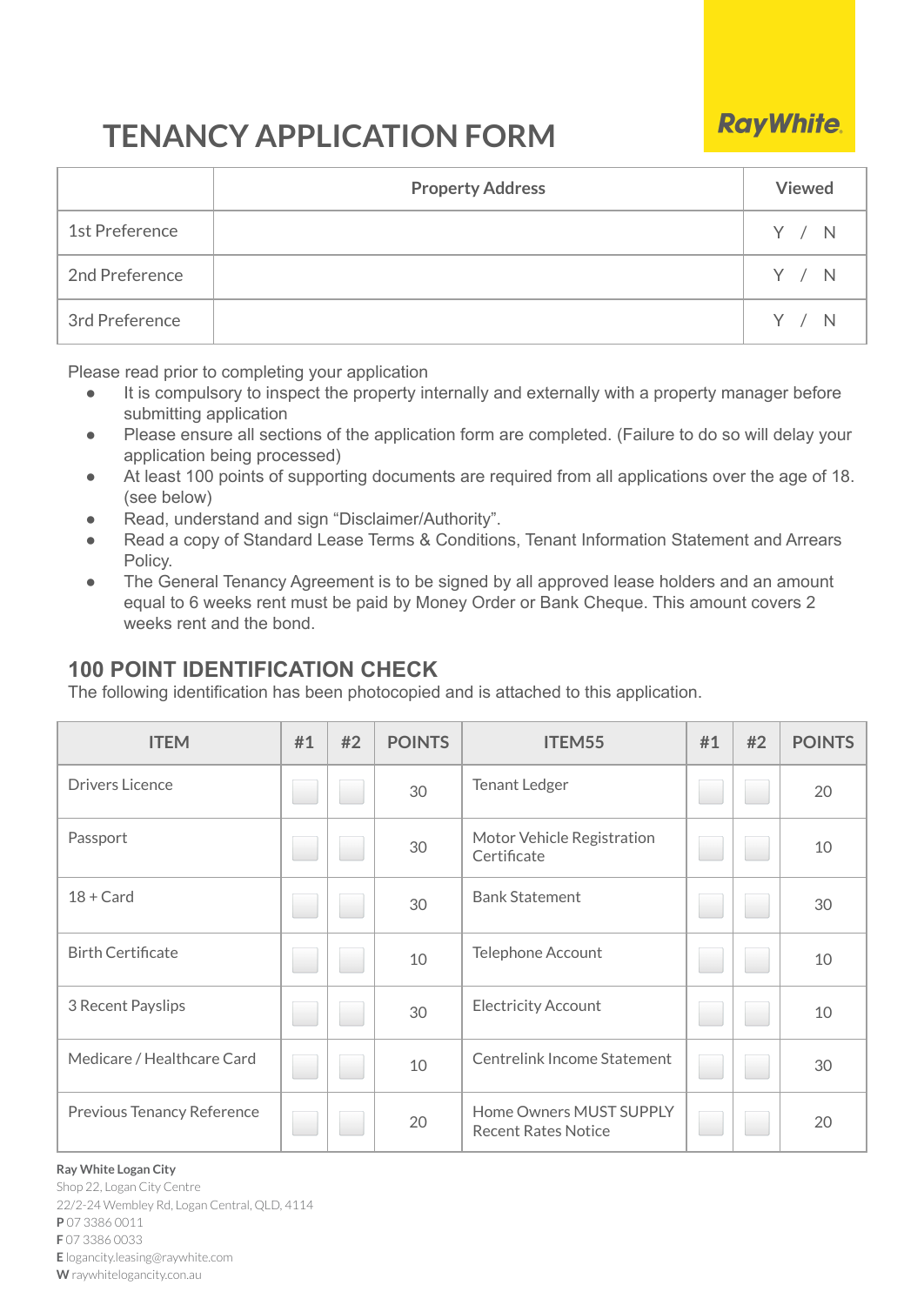

### **RENTAL PAYMENTS**

**Ray White Logan City DO NOT accept cash for rental or bond payments. Initial payment must be made by bank cheque or money order. DEFT is our preferred payment system for your regular payments. This allows for payment by phone, internet, direct debit and BPAY.**

Please read and acknowledge the following I/We have inspected the above property on the and wish to apply for the tenancy of the premises for a period of months (6 or 12 only) and  $\frac{1}{2}$  at a rental of \$ per week with a lease commencement date of

The bond of \$\_\_\_\_\_\_\_\_\_\_\_\_\_\_\_\_\_ (equivalent of 4 weeks rent) is payable prior to keys being issued.

- 1. During my/our inspection of this property, I/We found it to be in a satisfactory condition YES or NO (circle)
- 2. If "YES" the tenant accepts the some in "as is" condition. "As is" directly refers to the condition of the property at the time of inspection.
- 3. If "NO" I/We request the following items should be attended to prior to the commencement of my tenancy. I/We acknowledge that these items are subject to the Lessors approval.
	- a. \_\_\_\_\_\_\_\_\_\_\_\_\_\_\_\_\_\_\_\_\_\_\_\_\_\_\_\_\_\_\_\_\_\_\_\_\_\_\_\_\_\_\_\_\_\_\_\_\_\_\_\_\_\_\_\_\_\_\_\_\_\_\_\_\_\_\_\_\_ b. \_\_\_\_\_\_\_\_\_\_\_\_\_\_\_\_\_\_\_\_\_\_\_\_\_\_\_\_\_\_\_\_\_\_\_\_\_\_\_\_\_\_\_\_\_\_\_\_\_\_\_\_\_\_\_\_\_\_\_\_\_\_\_\_\_\_\_\_\_
- I/We acknowledge that this is an application to rent this property and my application is subject to the Lessor's approval and understand that there is no legal obligation for a reason to be given, should this application be declined.
- I/we acknowledge that my application will be forwarded to the Lessor for consideration.
- I/We declare that the information provided by me/us is true and correct and consent to this application being verified and reference checks with the Tenancy Information Centre (TICA)
- I/We agree to allow the agent to photocopy the information supplied by me/us for their records.
- I/We the applicants declare that I/We are not bankrupt or un-discharged from bankrupt.
- I/We, the applicant/s, understand that the completion of this application is not acceptance. Failure to fully complete this application may result in the application not being processed.
- I/We agree and understand that in the event of this application being approved by the Agent: On verbal acceptance of this application, ALL applicants will attend the office within 24 hours to sign the Residential Tenancy Agreement in the presence of a witness.
- On signing of the tenancy agreement, 2 weeks rent is to be paid up front. If application is withdrawn after acceptance, I/We acknowledge that the rent will be forfeited
- Bond (equal to 4 weeks rent) will be paid to the Agent BEFORE collecting keys. We do accept bond loans, but the forms must be received and signed by all parties before the keys will be handed over. We DO NOT accept BOND TRANSFERS under any circumstances.
- No keys for the property will be provided by the Agent to me/us until such time as all monies owed are paid in full.

| APPLICANT NAME | SIGNATURE | <b>DATE</b> |
|----------------|-----------|-------------|
|                |           |             |
|                |           |             |
|                |           |             |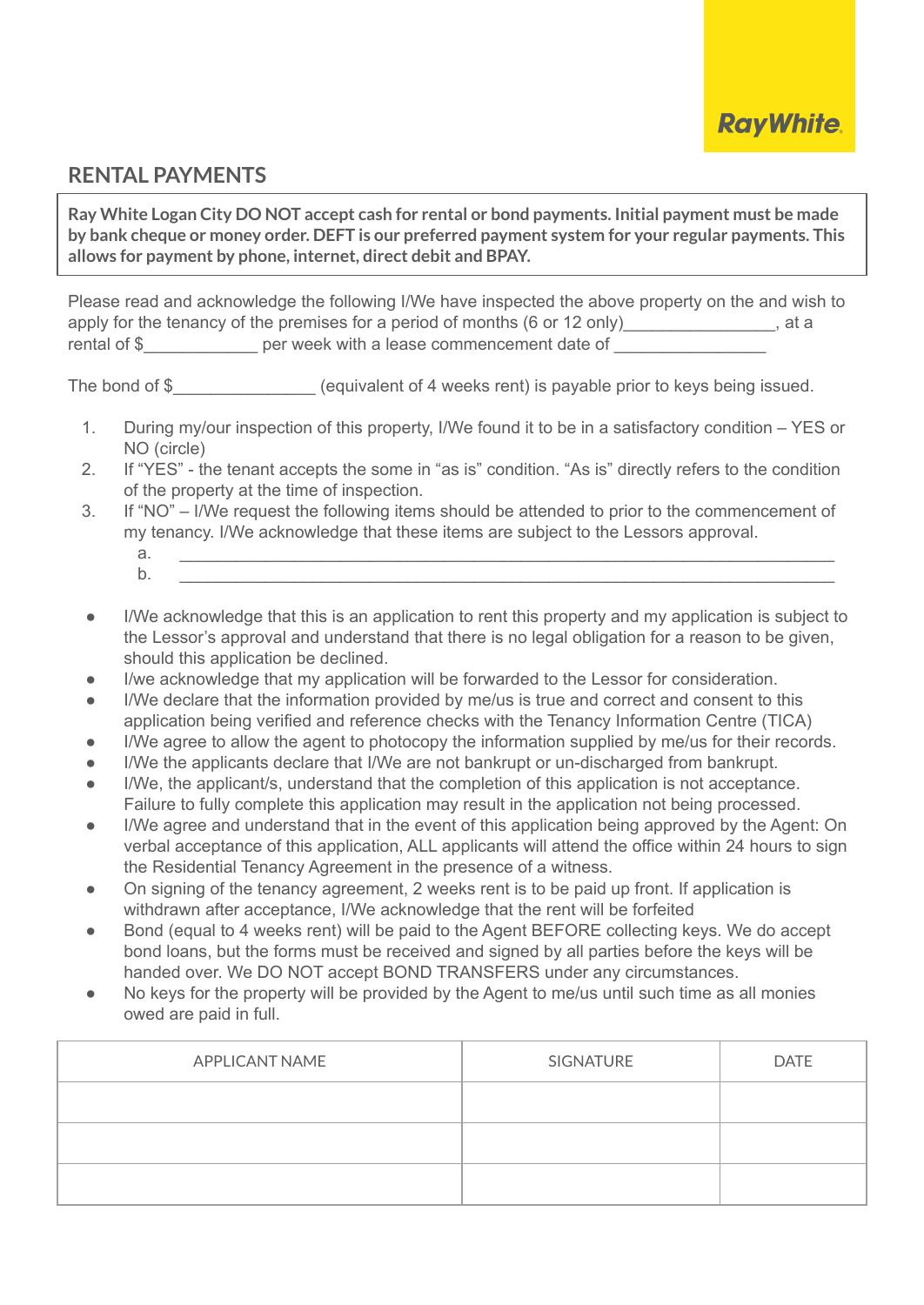# **1st APPLICANT DETAILS:**

| <b>RayWhite.</b> |  |  |
|------------------|--|--|
|                  |  |  |
|                  |  |  |

| Name:                                                                |               |                       |                     | Date of birth: |
|----------------------------------------------------------------------|---------------|-----------------------|---------------------|----------------|
| License Number:                                                      | Phone Number: |                       |                     | Email Address: |
| <b>CURRENT ADDRESS:</b>                                              |               |                       |                     |                |
| Address:                                                             |               |                       |                     |                |
| Name of Agent/Landlord:                                              |               |                       |                     |                |
| Agent/Landlord Phone:                                                |               |                       | Agent/Landlord Fax: |                |
| Period Rented:                                                       |               |                       | Rent Paid: \$       |                |
| Reason For Leaving:                                                  |               |                       |                     |                |
| PREVIOUS ADDRESS:                                                    |               |                       |                     |                |
| Address:                                                             |               |                       |                     |                |
| Name of Agent/ Landlord:                                             |               |                       |                     |                |
| Agent/Landlord Phone:                                                |               | Agent/Landlord Fax:   |                     |                |
| Period Rented:                                                       |               | Rent Paid: \$         |                     |                |
| Reason For Leaving:                                                  |               |                       |                     |                |
| <b>CURRENT EMPLOYMENT:</b>                                           |               |                       |                     |                |
| Occupation:                                                          |               | Current Employer:     |                     |                |
| <b>Contact Name:</b>                                                 |               | <b>Contact Phone:</b> |                     |                |
| Length of Employment:                                                |               |                       | Net Weekly Income:  |                |
| Please note: If self-employed, statements of income will be required |               |                       |                     |                |
| <b>REFEREES:</b>                                                     |               |                       |                     |                |
| Personal Referee 1:                                                  |               | Relationship:         |                     |                |
| Address:                                                             |               | Phone:                |                     |                |
| Personal Referee 2:                                                  |               | Relationship:         |                     |                |
| Address:                                                             |               | Phone:                |                     |                |
| <b>EMERGENCY CONTACT:</b>                                            |               | Relationship:         |                     |                |
| Address:                                                             |               | Phone:                |                     |                |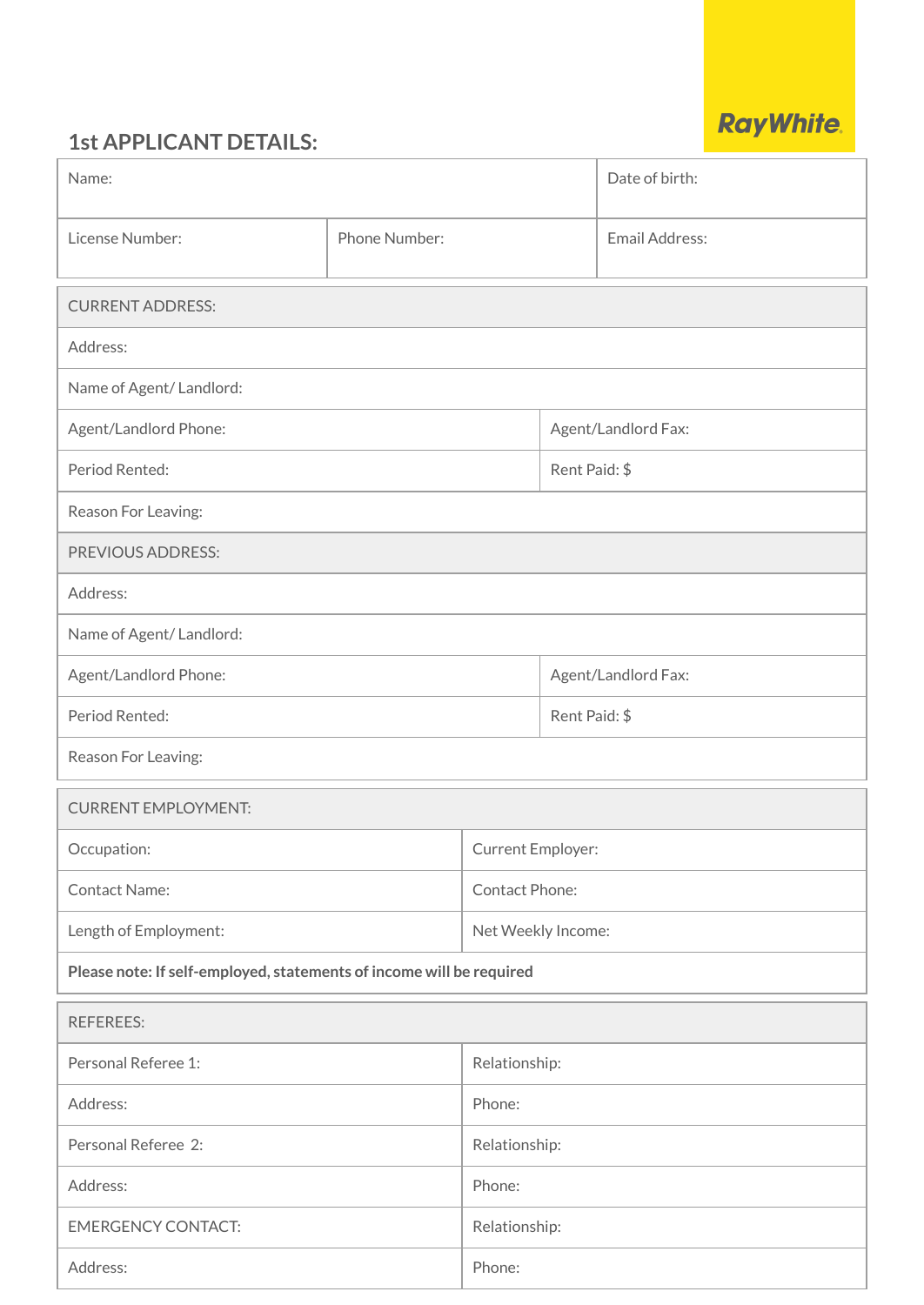# **2nd APPLICANT DETAILS:**

|  | <b>RayWhite.</b> |
|--|------------------|
|  |                  |

| Name:                                                                |               |                       |                     | Date of birth:      |
|----------------------------------------------------------------------|---------------|-----------------------|---------------------|---------------------|
| License Number:                                                      | Phone Number: |                       | Email Address:      |                     |
| <b>CURRENT ADDRESS:</b>                                              |               |                       |                     |                     |
| Address:                                                             |               |                       |                     |                     |
| Name of Agent/Landlord:                                              |               |                       |                     |                     |
| Agent/Landlord Phone:                                                |               |                       |                     | Agent/Landlord Fax: |
| Period Rented:                                                       |               |                       | Rent Paid: \$       |                     |
| Reason For Leaving:                                                  |               |                       |                     |                     |
| PREVIOUS ADDRESS:                                                    |               |                       |                     |                     |
| Address:                                                             |               |                       |                     |                     |
| Name of Agent/Landlord:                                              |               |                       |                     |                     |
| Agent/Landlord Phone:                                                |               |                       | Agent/Landlord Fax: |                     |
| Period Rented:                                                       |               | Rent Paid: \$         |                     |                     |
| Reason For Leaving:                                                  |               |                       |                     |                     |
| <b>CURRENT EMPLOYMENT:</b>                                           |               |                       |                     |                     |
| Occupation:                                                          |               | Current Employer:     |                     |                     |
| <b>Contact Name:</b>                                                 |               | <b>Contact Phone:</b> |                     |                     |
| Length of Employment:                                                |               |                       | Net Weekly Income:  |                     |
| Please note: If self-employed, statements of income will be required |               |                       |                     |                     |
| <b>REFEREES:</b>                                                     |               |                       |                     |                     |
| Personal Referee 1:                                                  |               | Relationship:         |                     |                     |
| Address:                                                             |               | Phone:                |                     |                     |
| Personal Referee 2:                                                  |               | Relationship:         |                     |                     |
| Address:                                                             |               | Phone:                |                     |                     |
| <b>EMERGENCY CONTACT:</b>                                            |               | Relationship:         |                     |                     |
| Address:                                                             |               | Phone:                |                     |                     |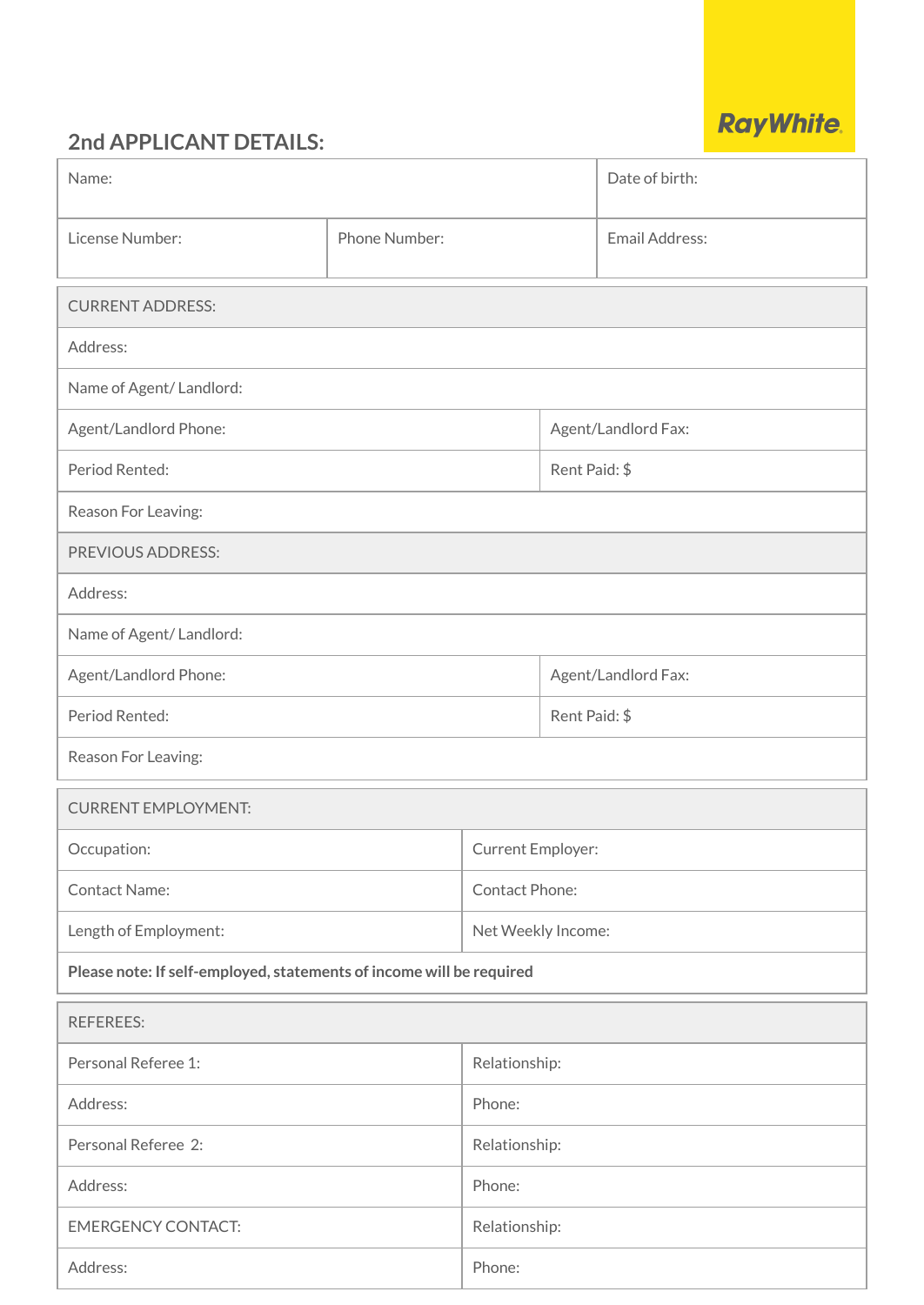# **3rd APPLICANT DETAILS:**

| <b>RayWhite.</b> |  |
|------------------|--|

| Name:                                                                |               |                       |                     | Date of birth: |
|----------------------------------------------------------------------|---------------|-----------------------|---------------------|----------------|
| License Number:                                                      | Phone Number: |                       |                     | Email Address: |
| <b>CURRENT ADDRESS:</b>                                              |               |                       |                     |                |
| Address:                                                             |               |                       |                     |                |
| Name of Agent/Landlord:                                              |               |                       |                     |                |
| Agent/Landlord Phone:                                                |               |                       | Agent/Landlord Fax: |                |
| Period Rented:                                                       |               |                       | Rent Paid: \$       |                |
| Reason For Leaving:                                                  |               |                       |                     |                |
| PREVIOUS ADDRESS:                                                    |               |                       |                     |                |
| Address:                                                             |               |                       |                     |                |
| Name of Agent/ Landlord:                                             |               |                       |                     |                |
| Agent/Landlord Phone:                                                |               | Agent/Landlord Fax:   |                     |                |
| Period Rented:                                                       |               | Rent Paid: \$         |                     |                |
| Reason For Leaving:                                                  |               |                       |                     |                |
| <b>CURRENT EMPLOYMENT:</b>                                           |               |                       |                     |                |
| Occupation:                                                          |               | Current Employer:     |                     |                |
| <b>Contact Name:</b>                                                 |               | <b>Contact Phone:</b> |                     |                |
| Length of Employment:                                                |               |                       | Net Weekly Income:  |                |
| Please note: If self-employed, statements of income will be required |               |                       |                     |                |
| <b>REFEREES:</b>                                                     |               |                       |                     |                |
| Personal Referee 1:                                                  |               | Relationship:         |                     |                |
| Address:                                                             |               | Phone:                |                     |                |
| Personal Referee 2:                                                  |               | Relationship:         |                     |                |
| Address:                                                             |               | Phone:                |                     |                |
| <b>EMERGENCY CONTACT:</b>                                            |               | Relationship:         |                     |                |
| Address:                                                             |               | Phone:                |                     |                |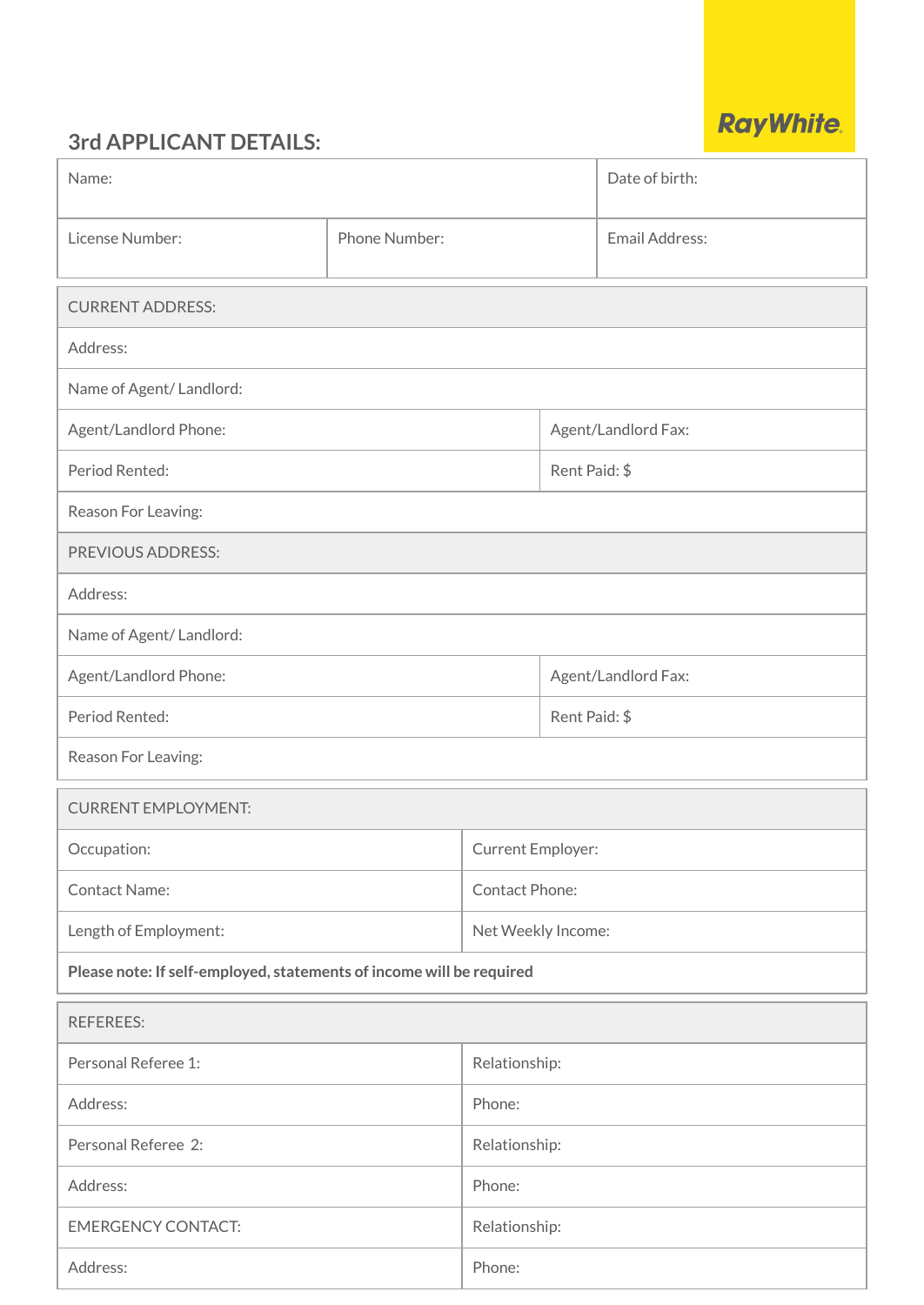

### **CHILDREN TO RESIDE AT THE PREMISES UNDER THE AGE OF 18**

| Name | Date of Birth | Relationship |
|------|---------------|--------------|
|      |               |              |
|      |               |              |
|      |               |              |
|      |               |              |

### **PETS – LIST ANY PETS OWNED**

I/We accept responsibility for any animal we might bring or allow on the premises with or without the consent of the lessor/agent. We will be solely responsible for any loss and damage or injury suffered by any person who is attacked by any such animal, but if any action is brought against the lessor/agent by any person despite us being responsible as aforesaid, we will indemnify and hold harmless the lessor/agent from any claim, action, suit or demand brought against lessor/agent by any person injured by such animal.

| <b>State Breed</b> | Registered with council? | <b>Which Council</b> |
|--------------------|--------------------------|----------------------|
|                    | YES / NO                 |                      |
|                    | YES / NO                 |                      |

#### **VEHICLES**

| Type | <b>REGO Number</b> |
|------|--------------------|
|      |                    |
|      |                    |



**FREE Utility Connection Service - with a difference!** 

Electricity Gas Internet Phone PayTV Insurance

- Access to genuinely discounted utility offers
- Choose your providers in your own time
- · Save time and not have to speak with a call centre
- Connect all your services in around 3 minutes on your mobile or computer
- · Sign up to receive a FREE Domino's voucher for 2 pizzas, garlic bread and drink, delivered!

Move Me In will send you a personal invitation to connect via email and text once you have been approved to rent a property. Once you receive it, please click on the link and take 3 minutes to sign up online.

Move Me In is a FREE utilities connection service that offers you great discounted deals, saving you money right from the start! Other companies may have only ever offered you the standard off the shelf utility plans but Move Me in presents you with a selection of utility providers to choose from on our quick and easy online portal, so you can pick the discounted plan that suits you best.

#### E: support@movemein.com.au P: 1300 911 947 www.movemein.com.au